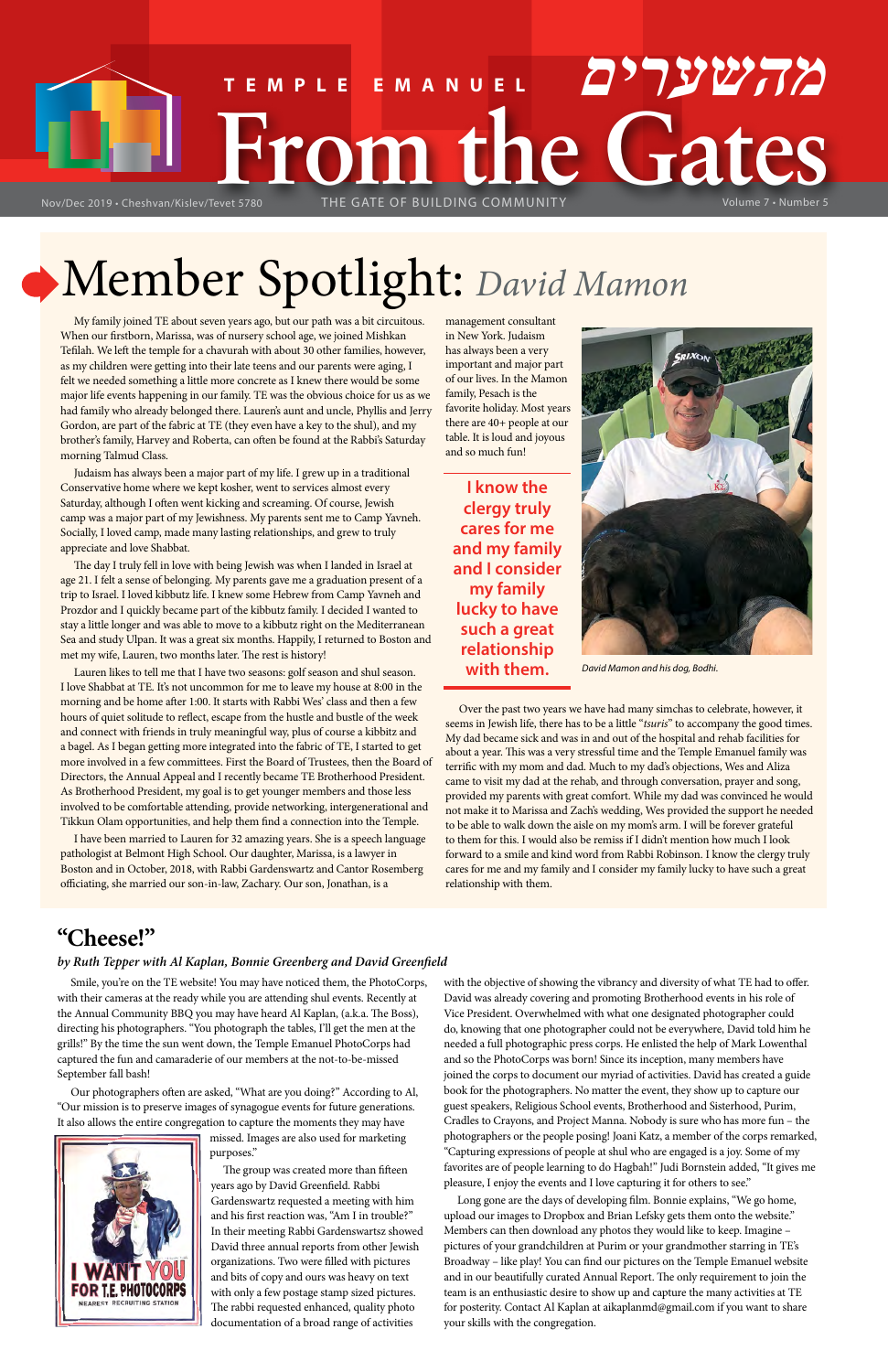**Community Prayer: November (Cheshvan /Kislev) December (Kislev /Tevet) 5780 – 2019**

### **DAILY SERVICES**

Sundays at 8:00 am & 7:30 pm Monday through Thursday at 7:00 am & 7:30 pm Fridays at 7:00 am

**SHABBAT SERVICES** Fridays at 6:30 pm Saturdays at 6:45 am & 9:30 am Childcare at 10:00 am

Rosh Chodesh Kislev (November 28th & 29th) Chanukah (December 22nd–30th) Rosh Chodesh Tevet (December 28th & 29th)

Affiliated with the UNITED SYNAGOGUE OF CONSERVATIVE JUDAISM and SYNAGOGUE COUNCIL OF MASSACHUSETTS

### **Contact Information**

| Religious School Office 617/558-8120 |  |
|--------------------------------------|--|

### **www.templeemanuel.com**

**For the full November/December calendar, go to: CALENDAR.TEMPLEEMANUEL.COM**

# **From the Gates**

**Saturday, November 16** *Parshat Vayera* Bat Mitzvah: Lily Katz, daughter of Debbie and Doug Katz Bar Mitzvah: Malachy Dubin, son of Lauryl and Steven Dubin Mincha Bat Mitzvah: Ivy Connolly, daughter of Stacy and Jack **Connolly** 

# **SISTERHOOD HAPPENINGS**

*COLLEGE HOLIDAY KITS*

There is still time to sign up for College Holiday Kits! Sisterhood Temple Emanuel helps keep college students, military and gap year teens connected during the academic year by sending them fun packages to celebrate the holidays away from home. For details and to sign up, go to tecollegekits@gmail.com.

### *NOT YOUR BUBBE'S KITCHEN*

### **Sunday, November 17th**

Sisterhood kicks off "Not Your Bubbe's Kitchen" with learning, cooking, and tasting new recipes. On four Sundays throughout the year a Sisterhood member will host a cooking demonstration in her home for 10–12 members to enjoy. If you want to host or participate, contact Barbara Epstein at barbepstein@gmail.com.

### *MAKE A MOSAIC MEZUZAH*

### **Tuesday, December 10th at 7:00 pm**

Join us for mosaic mezuzah making with TE member and mosaic artist Cecilia Kremer. Perfect for a Hanukkah gift! Fee: \$20 includes materials and instruction. Please bring cash or a check payable to Cecilia Kremer to the program. RSVP by December 1 to Marilynn Buchenholz at mbuchenholz@comcast.net.

**Saturday, November 2** *Parshat Noach* Bar Mitzvah: David Stern, son of Judy and Alvin Stern

**Saturday, November 9** *Musical Shabbat Parshat Lech-Lecha* Mincha Bar Mitzvah: Noah Peters, son of Jessica and John Peters

**Saturday, November 23** *Parshat Chayei Sarah*

**Saturday, November 30** *Parshat Toldot*

### **CANDLE LIGHTING TIMES MINCHA TIMES**

**Saturday, December 7** *Musical Shabbat Parshat Vayeitzei* Bar Mitzvah: Samuel Fishman, son of Zoe and Craig Fishman Bar Mitzvah: Jacob Goodman, son of Ingrid Schroffner and Josh Goodman **Saturday, December 14** *Parshat Vayishlach* Bar Mitzvah: Aaron Spetter-Goldstein, son of Vicki Spetter and Warren Goldstein **Saturday, December 21** *Parshat Vayeishev* Mincha Bat Mitzvah: Isabella Coller, daughter of Cara and Joshua Coller **Saturday, December 28** *Parshat Mikeitz*

# **Gemilut Hasadim: B'nei Mitzvah Taking on Our Broken World**

During the Bar and Bat Mitzvah year, our students take on the responsibility of learning to chant prayers, Torah and haftorah, writing a d'var Torah and sharing their insights with the congregation. In addition, they take on community service projects, doing Tikkun Olam and fixing a part of our broken world.

Max Hubbard, Lee Nevo and Archie Glazer are taking on the issue of climate change. They feel that America and the world are not doing enough to fight such a monumental crisis. The oceans are getting warmer, causing sea levels to rise and flooding. Coastal areas are being

destroyed. The threesome thought it would be fun to talk about and raise awareness through the ever growing YouTube platform. They are creating an informational video about climate change, using footage and clips on nature and showing how organizations are dealing with it. They have met with Senator Cynthia Creem, a Temple member, who gave them some practical and easy suggestions like "using fewer straws, eating less beef and cutting back on electricity usage." Senator Creem was impressed that "these three B'nei Mitzvah have shown their strong commitment to do more."

Their goal is to have as many people as possible watch their videos and then take action. The link to the YouTube channel is: https://www.youtube.com/watch?v=gVpVg64oGkQ&t=63s.

Gil Calvederos loves animals so he decided to focus his time and energy in that direction. After he

brought an injured bird to the Animal Rescue League of Boston's Dedham location, Gil found out that the organization needs towels, blankets, linens, toys, food and treats. By using Newton Freecycle, asking friends, and putting big collection boxes at TE and his cello teacher's studio, he was able to collect "lots of stuff!" At the Gifford Cat Shelter he played with the cats, getting them ready to be placed in homes. From his experience, Gil learned that "there are many animals in need just in Newton, and although it takes patience to collect things, people are generous and I filled 50 contractor sized bags!"

## **Sukkah Building and Celebrating!**

Twenty–one years ago, Maxine Zarchan, the Family Educator at the time, created a "Build a Sukkah" program for *Kitah Dalet* (4th grade) families. According to parent Carol Schauer, "it was a fabulous program. The grade was divided into groups of five families, TE provided the raw materials, the group then gathered, built and decorated the sukkah together and followed up with dinner in the sukkah later that week. It was a wonderful way to meet other families."

"Two past TE presidents and other leaders of the shul participated and many families are still friendly because of this one experience! This was not a simple task–we really had to work together to make this happen. Lots of teamwork! Luckily we had some handy people in the group. They were the construction crew and others were the decorators."

"We ate several more meals that week in the sukkah with family and friends. We put it up several more times and hosted our havurah. The sukkah then got passed on to other havurah families where we were then the guests. Eventually the wood could no longer be used and the sukkah was retired but we still have pictures and great memories." Carol even found an index card her son, Sam, shared with his class. The card, dated 10/98 stated, "This is a picture of me helping build our sukkah for Sukkot (a Jewish holiday.) I really liked building the sukkah!"

Since Terri Swartz Russell, our current Family Educator, had heard so much positive feedback through the years about the Sukkah experience, she "decided to replicate it this year with Kitah Gimel (3rd grade) students and their families. A number of parents felt that it was a great way to get out of the classroom and traditional book learning and were happy to participate in living and experiencing Sukkot."

Parent Steven Telio wrote that his family participated in the Kitah Gimel class project. "We knew one family since our kids were in preschool, had recently met the second and did not know the third. Parents and children worked together to build and decorate with pipe cleaner chains, paper doves and vegetables, (real and fake.) Pizza, salad and a chocolate dessert were followed by parents talking and children playing. If it were not for the mosquitoes we would have been there late into the night. It was a great opportunity to get to know families better, share a meal, some laughs and commiserate about Bar/Bat Mitzvah planning for those of us with older kids!"



The children decorated with chains

and vegetables.They learned that sukkahs need at least 3 walls and you must be able to see the stars through the roof. Getting on the ladders to toss s'chach on the bamboo roof was one of the highlights of the "Build a Sukkah" program.

The sukkahs today are easier to assemble but whether it was 1998 or 2019 some things stay the same–the families learned all about making a sukkah and celebrating with old and new friends.



*Lee, Max and Archie with Sen. Creem*



*Gil at the shelters*

*Carol Schauer putting on final touches, 1998 Kitah Gimel building a sukkah, 2019*



### *(continued on p. 3)*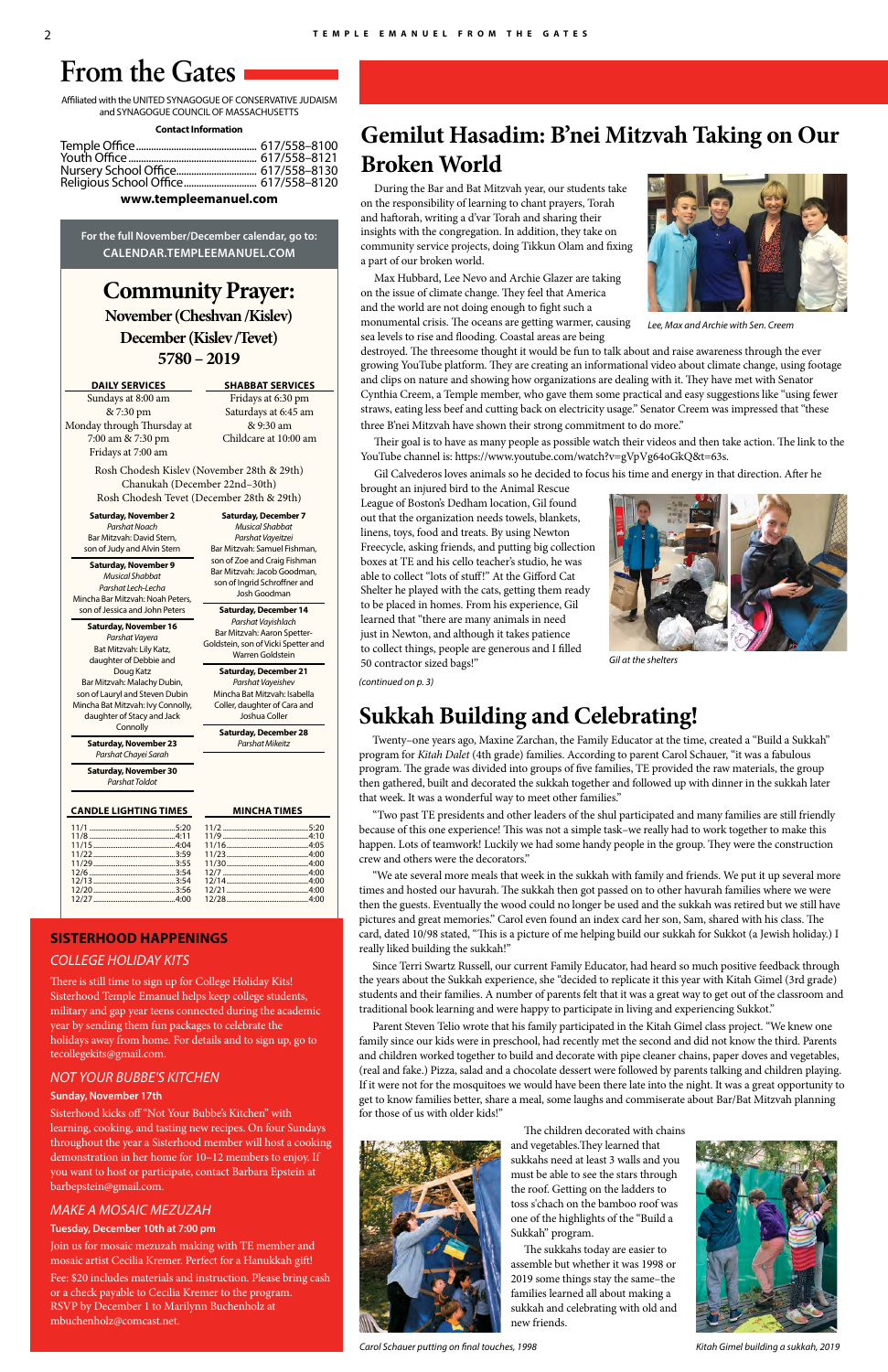# Members' Milestones and Donations

### **MEMBERS' MILESTONES**

**ENGAGEMENT** Mimi Ross and Howard Goldstein announce the engagement of their son, Alex Goldstein, to Alyssa Biller

### **BIRTHS**

Lynn Holden and Lou Zand announce the birth of their grandson, Zev Zand **SPECIAL** 

### **ANNIVERSARIES 65 YEARS** Ruth and Ron Silberstein

**60 YEARS** Helen and David Cohen

Lillian and Glenn Mamon Paula and Ralph Gilbert

### **55 YEARS**

Mady and Bruce Donoff

### **50 YEARS**

Marilyn and Peter Bernstein Brenda and Harvey Freishtat Barbara and Steve Grossman

Susan and David Kopelman Roberta and Peter Landau

### **40 YEARS**

Diana and Jack Gould Susan and Daniel Levy

### **35 YEARS**

Vicky and Richard Levin Jill and Peter Matusow Heidi and Scott Schuster Cindy and Steve Siagel

**30 YEARS** Sherri Ades Falchuk and Kenneth Falchuk Marjory and Marc Gundersheim Jill and Mitch Roberts Myra and Mort Zisk Amy and Ross Silverstein

### **25 YEARS**

Lisa and Jonathan Joffe

### **20 YEARS**

Kim and Gary Creem Mary and Gary Melnick Lynn Grush and Nelson Ronkin

**15 YEARS** Debbie and Doug Katz Lauryl and Steven Dubin

**CONDOLENCES TO:** Debra Friedland on the death of her beloved father, Harvey Stoller

Arthur Telegen on the death of his belove mother, Beatrice "Betty" Telegen

ducatio **Fund Mitchell and Barbara** 

Suzanne McNulty on the death of her beloved brother, Dr. David Grass Zara Nemchenok

on the death of her beloved husband, Mark Nemchenok

Evan Beckman on the death of his beloved father, Allen Beckman Laurie Ufland on the

death of her beloved father, Robert Teifield

Bob Perlman on the death of his beloved brother, Jon Perlman

Effie Orren on the death of her beloved father, Zvi Barzelai

Gail Silberstein on the loss of her beloved mother, Zetta Fradin

Janis Fox on the loss of her beloved mother, Florence Fox



**10 YEARS** Aviva and Steve List

**5 YEARS**

**DONATIONS** *Temple Emanuel gratefully acknowledges the generous donations to our synagogue funds. To learn more about the variety of funds and ways of supporting the synagogue's ongoing efforts, please call the office @*

*(617) 558-8100.* **Aaron Bell Student Cantorial Arts Fund Mollie D. Peddar** in memory of Aaron Bell **Abraham and Rose** 

**Wand** in memory of Dorothy Finkel

### **Barouh and Channah Berkovits Daily Minyan Fund Harvey Levy** in memory of Sam Levy; **Barbara Shapiro**

memory of Anna Goldstein **Ritual Director's Fund Janis Fox** in memory of Gerald Fox; **Paula Apsell** in memory of Evelyn Schwartz; **B. Andrew Zelermyer** in memory of Benjamin Zelermyer and Julia Lichter; **Gail and Bill Levine** in memory of Helen Caslowitz and Harold Isenberg; **Dr. Cyril Mazansky** in memory

### **Bereavement Fund**

### Robin and Jonathan Gilula Nicole Hodgman and Josh Mandel-Brehm Irene and Ari Brettman Michelson; **Alix Ginsburg and Alan Shuchat** in memory of Max Lerner; **Irving Backman** in memory of Edith Backman **Berkson Garden Fund**

**Sandy Ropper** in memory of Karen Weisberg Seeche; **Sally Braunstein** in memory of Ralph Cohn; **Rosalind Scheffler** in memory of Leon Scheffler; **Judy Szathmary** in memory of Isadore Aaron; **Joyce Plotkin** in memory of Albert Moidel; **Eric Garshick** in appreciation of the Bereavement Committee; **Beverly Weinfeld** in memory of Dr. Marvin S. Weinfeld; **Toby Rodman and family** in memory of Nettie Kamens; **Roberta Gross-Torres** in memory of Marjorie Gross; **Temple Emanuel General Fund William B. Nathanson**  in memory of Dorothy Nathanson; **The Kornmehl Family** in memory of Edwin Yarckin, Ethel Goldhaber, Frances and Nathan Kornmehl; **Sylvia Rudolph** in memory

I. Michelson and Jen

in memory of Rachel **Michaelson Edward Roberts** in memory of Edna Roberts; **Adele K. Cohen** in memory of Abraham I. Kaye

**Charlotte Backman** in memory of Edith Backman and Ida Shoul

**Brezniak Chapel Fund Cynthia Shulman** in memory of Mark Levy

**Cantor's Music Fund Susan Miron** in memory of Joan Miron; **Gloria and Dmitri Mamokhin** in memory of Mark Levy and Carole Ravreby Warkel; **Dr. Al Kaplan** in memory of Paula Kaplan and Jay Kaplan; **Betty and Leonard Selsky** in memory of Paul Jon Selsky; **Dr. Robert Stacks** in memory of

**Karen and Stan Steinberg** in appreciation of the Bereavement Committee; **Harvey Levy** in memory of Barbara Levy; **Donna Michelson** in memory of Paul R. Yankner, Alan M. Michelson, Louis **Scholarship Fund Marcia and Alan Leifer and family** in memory of Harvey Stoller and Mark Levy **Merle Orren Scholars Transformation (MOST) Program Sharlene and Richard Finkel** in memory of Netti Kamens

Sandra Stacks; **Lynette** 

**Jeffrey Hirsch** in memory ence Mintz **Saul B. and Naomi R. Cohen Chamber Music** 

**Fund**

**Drucker Book Fund Leslie Fishman** in memory of Dr. Frederic Weinstein **Levenson Music Fund Irene Bloomstone** in memory of Eve Trapunski; **Velda Shaby** in memory of Victorine Shaby **Sylvia and Mort Grossman Person-to-Person Fund Louis Grossman** in memory of Sylvia K. Grossman **Israel and Camp** 

**Polatin** in memory of Inge J. Sklar; **Deborah and**  of Freda Mazansky

**Nancy and Harold Parritz Israel Action Fund Pamela Weil** in memory of Eleanor Sacks; **Irving Backman** in memory of

Saul Backman **Jack Permut 9th Grade** 

**Israel Trip Nancy Falchuk** in memory of Murray Stanford Kozinn **Prayer Book Fund Nancy Steinbock** in

**Robert Provizer Scholarship Fund Charlotte Resnick** in memory of Robert Provizer

### **Rosamond and Harvey Grant Fund in memory of Michele Esta Grant-**

**Epstein Milton Sachs** in memory of Louis Sachs; **Anna and Ivan Stern** in memory of Josef Stern; **Gilbert H. Daniels, MD** in celebration of Goldie and Eric Ungar's simchas

### **Rosenblatt Stars of David Fund**

**Diane and Ted Korelitz** in memory of Ruth Blumsack and Evelyn Korelitz; **Alice Lanckton** in memory of Edward Bert Keidan; **Dr. Lester Shoap** in memory of Gary Shoap, Morris and Elsie Shoap

### **Roslyn and Martin Gold Youth Leadership Fund**

**Susan and Bruce Gold** in memory of Dorothy Finkel, in honor of the birthdays of Susan Permut and Willie Goldwasser, and in honor of the birth of Layne Merritt

### **Samuel Chiel Kallah**

**Fund Abraham Dietz** in memory of Ernest and Jean Dietz **Samuel Diengott Scholarship Fund**

**Caryl Diengott** in memory of Frederic Diengott **Temple Emanuel** 

**Forest Fund Arlene Fleischmann** in memory of Robert Suchman; **Cary Geller** in memory of Rosalind Geller

beloved departed; **Sue and** 

**Joel Sherman** in honor of the marriage of Danielle Ain and Will Velasco, in honor of the marriage of Caryn Mofenson and Sidney Bornstein, and in memory of Phillis Johnson; **Steven Lewis** in memory of Victorine Shaby; **Stephen M. Kaye** in memory of Bernard Kaye; **Sharlene and Richard Finkel in**<br>memory of Lawrence Mintz; memory of Lawrence Mintz; **Scott G. Miller and family** in appreciation of Rav Hazzan Aliza Berger; **Ruth and Joseph Goldman, Reisha and Bob Kennison** in memory of Joseph Feinstein; **Ruth Gold** in honor of the birthdays of Susan Permut and Willie Goldwasser and in honor of the marriage of Danielle Ain and Will Velasco; **The Rosenbaum Family** for honors received; **Robert Rubin** in memory of Lena<br>Rubin and Theodore Rubin; **Renata Brailovsky** in memory of Lev Brailovsky; **Patricia Bresky** in memory of Jacob Arvey; **Mildred Barron** in memory of Carole Ravreby Warkel; **Michael Gardener** in memory of Doris Gardener; **Marcia S. Nalebuff** in memory of Jean K. Silver; **Mady and Bruce Donoff** in memory

of Lawrence Mintz, Edwin Yarckin, Dorothy Finkel and in honor of the marraige of Daniell Ain to Will Velasco; **Louise G. Citron** in memory of Herbert Goldberg; **Judy and Jeffrey Remz** in memory of Shirley Bieiberg; **Jill Roberts** in memory of Louis Wolfe; **Irene Bloomstone** in memory of Abraham Trapunski; **Hope Shir and family** in memory of Phillip Shir; **Hana Dembe and family** in honor of Susan Permut and Willie Goldwasser; **Gloria and Dmitri Mamokhin** in memory of Dorothy Finkel; **Gilbert Daniels, MD** in honor of the special birthday of Ernest Picard and special anniversary of Ernest and Joyce Picard and in honor of Goldie and Eric Ungar's s; **Dr. Lawrence Weinfeld** in memory of Dr. Marvin S. Weinfeld; **Donna Michelson** in honor of the engagement of Cara Fisher and Zack Gold and in honor of the special birthday of Marty Paley; **Debbie and Norm Ginsberg** in appreciation of Amy Klein and Brian Lefsky; **Barbara and Seth Kurn** in honor of Carol Harris and Bob Kann; **Arlene Fruman** in memory of Etta Fruman; **Dr. David Yoburn** in memory of Dr. Michael Yoburn; **Joyce and Michael Bohnen** in memory of Nathan Dondis, Jerome Gross, Carole Warkel, Fernando Corbato, Lawrence Mintz, Dorothy Finkel, Phillis Johnson and Ethel Goldhaber **Temple Emanuel Minyan Fund Phyllis Abend** in memory of Leo Weiss; **Sue Sohn** in memory of Anna Owen; **Rick Bankhead and Kemper Thompson** in memory of Harry Bankhead and Eileen Goodson; **Paula Aronson** in memory of Leonard Slutsky and Richard Slutsky; **Miriam Rosenblatt** in memory of Eva Hannah Brautman; **Lynne E. Heller** 

in memory of Ceil Epstein; **Lisa Litant** in memory of

Rose Litant; **Joan Mael**  in memory of Sylvia Z. Benjaminson; **Howard Guthermann, Susan and Barry Bergman, Mitchell and Barbara Wand, Marcie Abramson and Jeffrey Hunt** in honor of the birthdays of Susan Permut and Willie Goldwasser; **Carol D. Schauer, Howard Guthermann, Michael White** in appreciation of the Daily Minyan; **Terry Engel Rubin and Gary Rubin** in memory of Dorothy Finkel; **Steven Lesser** in appreciation of the Daily Minyan; **Sanford Friedman** in memory of Jerome Friedman; **Roberta Fox** in memory of Adele Fox; **Roberta Jacobs, Annette Feldman and Mollie D. Peddar** in memory of Carole Ravreby Warkel; **Robert H. Brown** in memory of Belle Brown; **Rita and Herb Gann** in memory of Dorothy Finkel, Rachel<br>Yanes, Shirley Gordon and Edward Kelrikh; **Michael White** in appreciation of the the Daily Minyan; **Marcie Abramson and Jeffrey Hunt** in memory of Sylvia and Albert Hunt; **James M. Schwartz** in memory of Ann Schwartz; **Harvey Levy** in memory of Barbara Levy; **Harriet Mazansky** in memory of Frans Benedick; **Golda and Arnold Kagan** in honor of their special anniversary; **Elyse Friedman** in memory of Jacob Marinsky; **Caryn G. Mofenson** in memory of David J. Mofenson; **Barbara and Seth Shapiro** in memory of Rachel Michaelson; **Ann Kostant** in appreciation of the Daily Minyan; **Robert Weintraub** in memory of Rose Weintraub; **Rachel Boyar** in memory of Hilda Boyar; **Mr. and Mrs. Robert Gorin**

in memory of Mark Levy; **Temple Emanuel Kaddish Group** in appreciation of Rabbi Gardenswartz

*Marcia and Mira, HSL friends*

# **Art Matters**

### *by Ruth Tepper*

On a rainy Thursday afternoon in September, a group of seniors from Temple Emanuel and non-members from the community gathered in Reisman Hall for lunch and an artful afternoon program, the first in a monthly series sponsored by the Temple Emanuel Senior Fund.

Linda Landsberg, an art educator presented "Desert Scenes in the Style of Georgia O'Keeffe." She gave some background on O'Keeffe's life including her marriage to the photographer Alfred Stieglitz and her love of the Southwest. Known as the "Mother of American Modernism," O'Keeffe was best known for her distinct enlarged flowers and glowing New Mexico landscapes. In her later years she suffered from

failing eyesight but kept painting. An inspiration to many who face the challenges of aging, O'Keeffe observed, "I can see what I want to paint. The thing that makes you want to create is still there." And she lived to the age of 98!

After Linda showed examples of O'Keeffe's work of the Southwest, with the expansive skies, desert terrain, cacti and flowers and demonstrated some of O'Keeffe's painting techniques, it was the seniors' turn to try creating paintings in the style of O'Keeffe. On each table were sets of brushes, paints and papers and with a bit of encouragement and assistance, even the most reluctant attendees picked up their brushes and painted soft water colored desert scenes.

Having "mastered" O'Keeffe, the group looks forward to learning about other artists throughout the year including van Gogh, Matisse, Miro, Mondrian, Lichtenstein, Monet, and Homer.

For more information about *Artful Afternoons* and other programs for active older adults including *L'Chaim* on Tuesdays, exercise, zumba, and morning movies, contact Tracy Schneider at 617-959-4928. *Graciously sponsored by the Breslau family.*

### *ACTIVE LIVING PROGRAMS FOR OLDER ADULTS*

Celebrate Thanksgiving again! **Tuesday, December 3rd at 12:15 pm**

Join L'Chaim for (another) Thanksgiving dinner and featuring entertainment by Lisa Yves, "The Best of Broadway." RSVP to Tracy at 617-959-4928.

Sponsored by Benchmark, *no charge.*

### Annual L'CHAIM Hanukkah party featuring Steve Siagel **Tuesday, December 10th at 12:30 pm**

Latkes, sufganiyot and menorah lighting! Bring a \$5.00 gift to exchange L'CHAIM on Tuesdays, Memory Cafe, Caregiver Support, Exercise, Zumba, Artful Afternoons, movies and more!

Contact Tracy Schneider, TE Senior Programming Advisor, at 617-959-4928 or tracys120@yahoo.com.

Noah Peters and his family have participated at Family Table for several years. His family assembles and distributes monthly donations of food to Jewish families facing food insecurity issues. He was very touched when he arrived at the last drop off of the day. There, an elderly woman accepted the bags filled with groceries, invited them in and offered them a bag of apples in return. "It showed me that even if you are busy, you can help others," Noah added.

Since Mira Fein loves spending time with her own grandparents, she decided to reach out to elders at Hebrew SeniorLife. She goes weekly to play games, talk and eat with the seniors. She said, "I was



surprised about how easy it was to make conversation with people who are more than seventy years older than me! I've learned a lot of good advice about life like just living in the moment. I would definitely recommend HSL as a place for B'nei Mitzvah to do a gemilut hasadim project. Some residents are perfectly healthy, some have physical disabilities and others have Alzheimer's. There is a senior for every kid to connect with in the volunteer program. It will make both a teen and a senior super happy! When I asked my friend, Marcia, who is 89, for a picture, her answer was, "I would be honored to take a picture with you." And the feeling was mutual!"

If your child is looking for a meaningful Gemilut Hasadim project, contact aberger@templeemanuel.com.

### *Gemilut Hasadim: B'nei Mitzvah Taking on Our Broken World*



*Artist at work*

### *(continued from p. 2)*